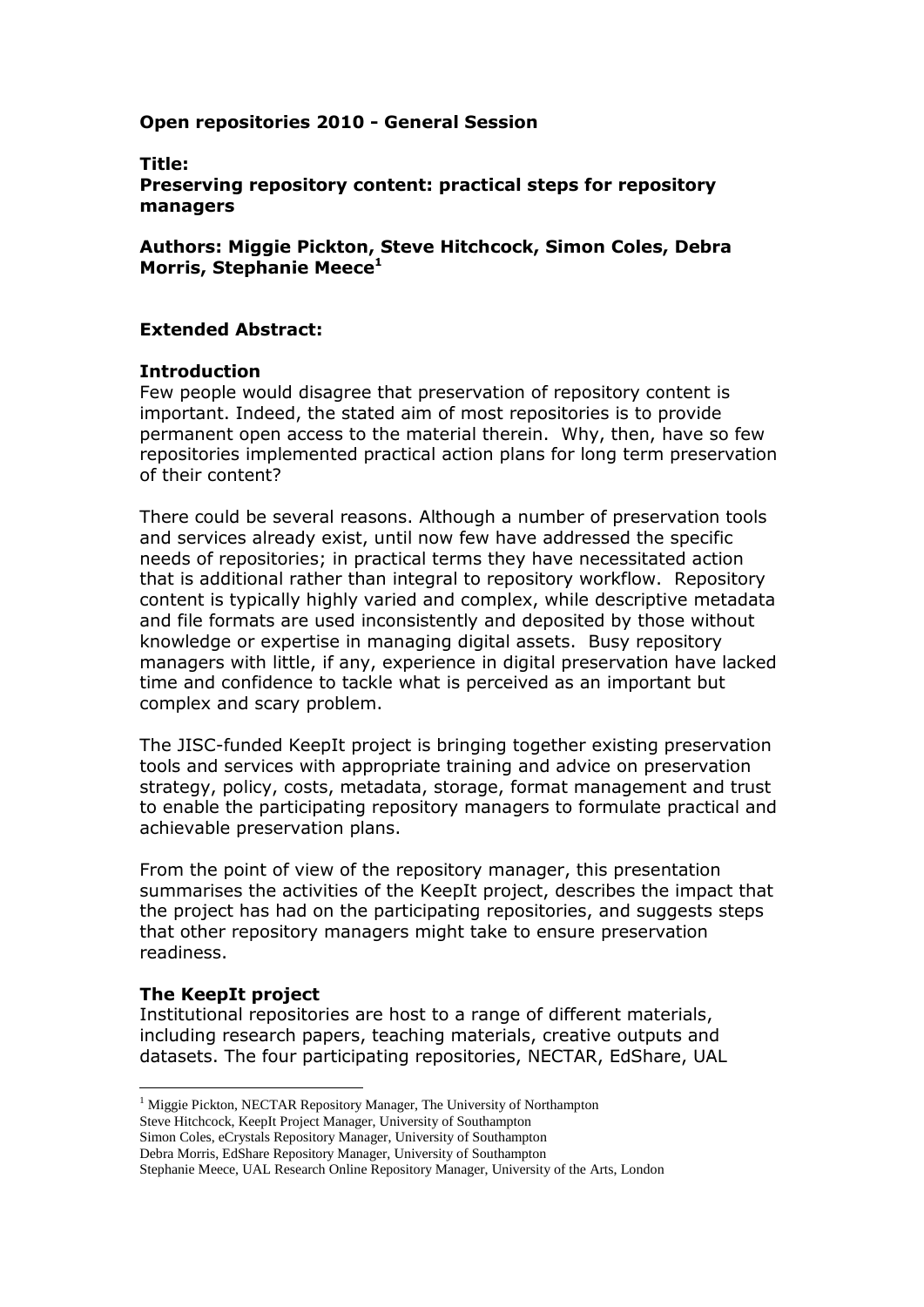Research Online and eCrystals, are representative of all of these output types<sup>2</sup>. The managers of the four exemplar repositories plus an experienced preservation specialist and a technical developer make up the KeepIt project team.

For the repository managers, the KeepIt project started with project meetings and one to one discussions with the preservation specialist, Steve Hitchcock. Each manager was also invited to submit their preservation objectives to the project blog<sup>3</sup>. These reflections highlighted the preservation needs of the exemplar repositories and informed the design and development of a training course in repository preservation.

While the repository managers focused on their separate preservation needs, Dave Tarrant, the project developer, and his colleagues were making rapid progress on a brand new set of tools to manage an integrated repository preservation workflow. These Eprints plugin tools are not the subject of this presentation – they have already been described elsewhere<sup>4</sup> – but they are significant in that they uniquely offer repository managers the opportunity to embed preservation activity, including format management, risk assessment and storage, within the day to day life of the repository.

With objectives and tools in place, it was decided that the course would begin with the organisational and financial framework of repository preservation, incorporate sessions on metadata and the new preservation tools, and conclude with a consideration of issues of trust between repository, users and services<sup>5</sup>.

It was planned that following the KeepIt training course, participants would be able to design and implement preservation plans that met the individual needs of their repositories; appropriate tools would be implemented in each of the exemplar repositories; and it would have been demonstrated to preservation novices that long term management of repository content was not only desirable and possible, but also achievable within a realistic time and cost framework.

<http://eprints.soton.ac.uk/50902/> [accessed 25 February 2010].

<u>.</u>

 $2$  The eCrystals and EdShare projects have been reported previously at Open Repositories: Coles, S. and Lyon, L. (2008) The eCrystals Federation. At: *Open Repositories 2008 - 3rd International Conference on Open Repositories, 1-4 April 2008, Southampton, UK*. Available from:

Carr, L.A. *et al*. (2009) Supporting the 'sharing institution' - Practical steps towards a more open teaching and learning culture. At: *Open repositories 2009 - 4 th International Conference on Open Repositories, 18-21 May 2009, Atlanta, USA*. Available from:<http://smartech.gatech.edu/dspace/handle/1853/28473> [accessed 25 February 2010].

<sup>3</sup> KeepIt project blog:<http://blogs.ecs.soton.ac.uk/keepit/>

<sup>&</sup>lt;sup>4</sup> Field, A., Tarrant, D., Rauber, A. and Kulovits, H. (2009) Digital Preservation: Logical and bit-stream preservation using Plato, EPrints and the Cloud. At: *13th European Conference on Digital Libraries (ECDL)*, *27 September 2009, Corfu, Greece*. Available from:<http://eprints.ecs.soton.ac.uk/17962/> [accessed 25 February 2010].

<sup>&</sup>lt;sup>5</sup> An outline of the course was blogged here: [http://blogs.ecs.soton.ac.uk/keepit/2009/12/18/digital-preservation](http://blogs.ecs.soton.ac.uk/keepit/2009/12/18/digital-preservation-training-for-repository-managers/)[training-for-repository-managers/](http://blogs.ecs.soton.ac.uk/keepit/2009/12/18/digital-preservation-training-for-repository-managers/)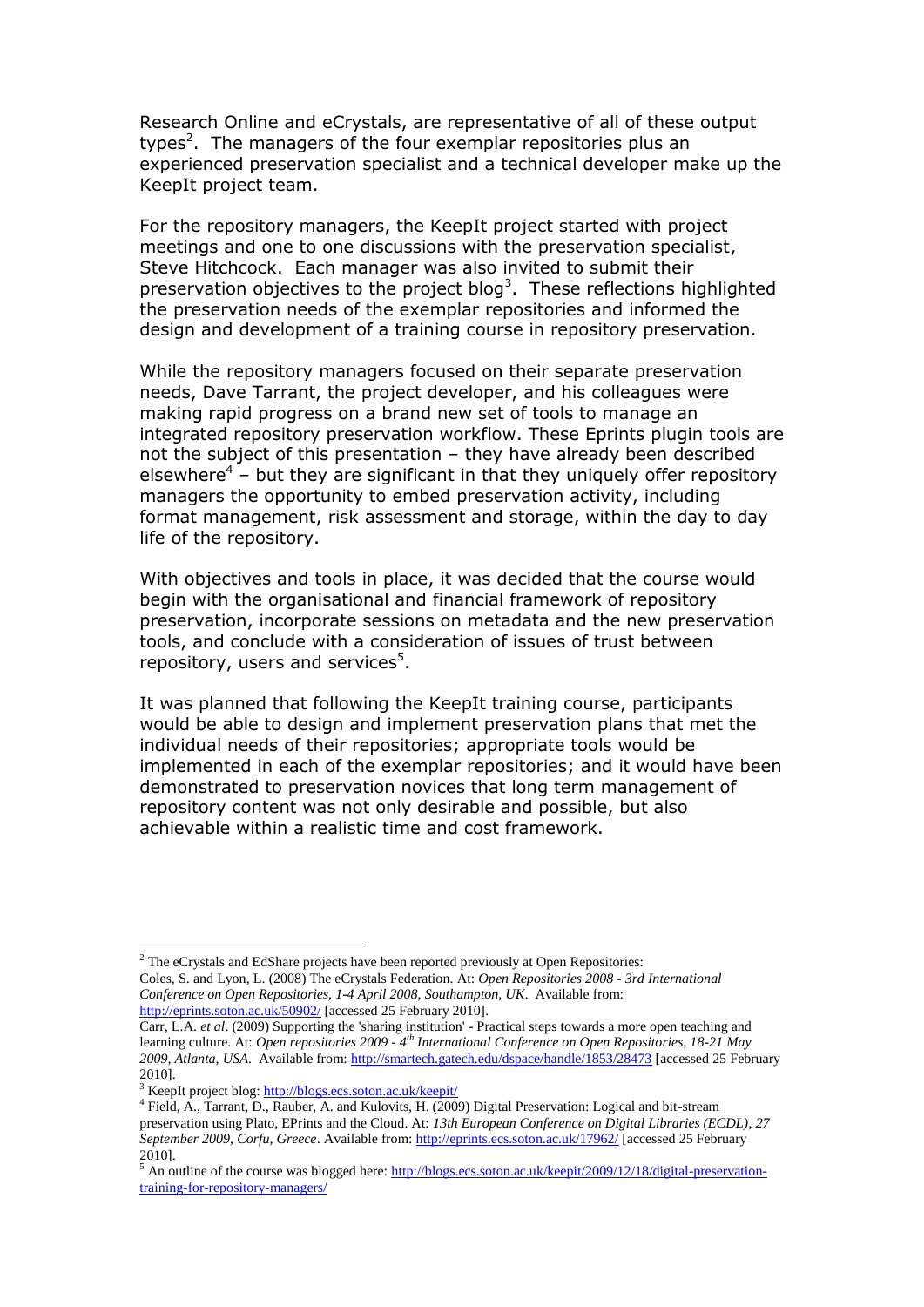# **Impact of the project**

#### *A systematic survey of the exemplar repositories*

The structured meetings between repository managers and the preservation specialist established the current status of each repository; its mission; management and reporting structure; policy; approach to planning; budget; tools, services and support; storage; content profile; future plans and growth projections. From each conversation a picture emerged of the whole repository within its institutional context. These conversations not only served to highlight areas of need for future preservation related action, they also provided the opportunity for repository managers to reflect on their current position and to share their thoughts regarding preservation.

### *Setting preservation objectives*

Repository managers were also asked to set preservation objectives $6$ . Common themes included tools (especially to deal with a range of file formats and ideally integrated with repository workflow); costs (for supporting business plans and funding bids) and organisational issues (such as institutional and user concerns, advocacy, training and  $documentation)<sup>7</sup>$ . Other objectives occurred uniquely in response to each repository's institutional context.

#### *Increasing knowledge about preservation and repositories*

Repository managers from both within and outside the project attended the KeepIt training course. This was centred on the tools and services which are available to support repository preservation. Several of these, for example, the Data Asset Framework (DAF) $\delta$ , the Assessing Digital Institutional Assets self assessment toolkit (AIDA) $^9$ , LIFE3 $^{10}$ , and the Plato<sup>11</sup> preservation planning tool from Planets, were pre-existing tools designed for more general use in digital preservation, but their application was focussed here for the first time on the special needs of repositories. Others, such as DRAMBORA<sup>12</sup> from the Digital Curation Centre, were developed specifically for repositories.

Although the project partners were all using Eprints software for their repositories, the KeepIt course attracted participants with a range of repository types. Only one part of the course – the section covering the new Eprints plugins described above – was software-specific; the remainder of the course was of direct relevance to all repositories.

#### *Meeting preservation objectives*

1

Having completed the course, the repository managers revisited their objectives with a view to applying their new knowledge.

<sup>&</sup>lt;sup>6</sup> The collected surveys and contributed objectives can be found under this blog tag: <http://blogs.ecs.soton.ac.uk/keepit/tag/exemplar-profiles/>

 $\frac{7}{4}$  A synthesis of the four repositories' objectives is given here:

<http://blogs.ecs.soton.ac.uk/keepit/2009/12/15/acting-on-repository-preservation-objectives/> <sup>8</sup>DAF project website: <http://www.data-audit.eu/>

<sup>&</sup>lt;sup>9</sup>AIDA project website:<http://aida.jiscinvolve.org/>

<sup>10</sup> LIFE3 project website[: http://www.life.ac.uk/3/](http://www.life.ac.uk/3/)

<sup>&</sup>lt;sup>11</sup> Plato preservation tool:<http://www.ifs.tuwien.ac.at/dp/plato/intro.html>

<sup>&</sup>lt;sup>12</sup> DRAMBORA on the DCC website:  $\frac{http://www.dcc.ac.uk/resources/tools-and-applications/drambora}$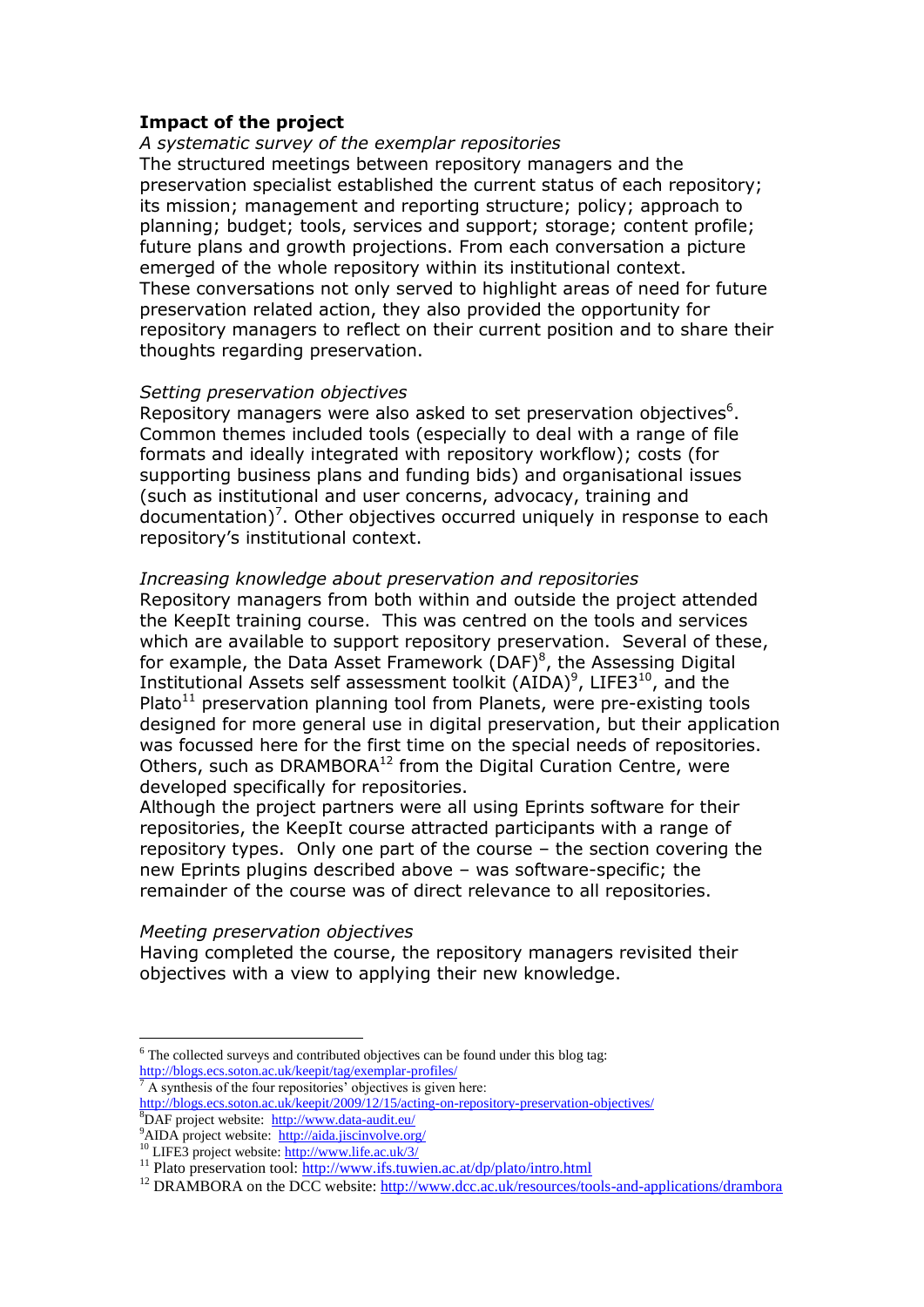The **eCrystals** repository has three major goals in fulfilling its preservation objectives. The first is a short-term task and is to directly assist the management of preservation tasks of a research data repository by a research group through implementation of microservices. To this end the primary file types in the repository (CIF and CML) will be identified to the DROID service as part of an investigation into the automatic validation and verification of content. This work meets original objectives 1,2 and 3 (preservation actions for non experts). The second, longer-term goal, is to understand and develop the relationship between a research data repository and the host institution or research community in terms of migration of preservation plans. This ranges from the short – medium term in the local repository case to the longer term of the institutional or subject repository and addresses objectives 3 and 4 (administrating repositories). Finally our original objective 4 was to develop costings for researchers and we have published initial cost data for our repository as part of the Keeping Research Data Safe study<sup>13</sup>.

In meeting its preservation objectives, **EdShare** now has two priorities. The first is to identify the most prevalent file types in EdShare and, as a complement to this piece of work, to identify the most prevalent file types in the institutional VLE, Blackboard. Having identified these file types, EdShare staff will work with the technical team to identify the preservation needs for these types. It is likely that EdShare will use the EPrints 3.2 plugin developed by Dave Tarrant for this purpose. The second priority is to explore and understand the specific institutional concerns of the University of Southampton in the preservation of resources for learning and teaching. This work will align very well with significant ongoing work to develop the "Southampton Learning Environment" – a framework for supporting, delivering and enhancing learning and teaching across the whole University community.

Like EdShare, **NECTAR**'s main objectives were to define the preservation needs of all file types and formats held in NECTAR and to have procedures and tools to support these. As a direct result of the KeepIt training course the NECTAR team is using the DAF methodology to undertake an audit of research data at The University of Northampton and will upgrade their Eprints software to version 3.2 to accommodate the new tools for identifying file types and assessing preservation risks. The DAF project has already raised awareness of preservation issues among the research community and the findings will inform future preservation policy and planning.

A third objective, to ensure that preservation training was offered to the broader repository team, was satisfied by inviting technical, metadata and collection management specialists to appropriate elements of the KeepIt training course. This not only spread the acquired knowledge across a wider pool of people, it also promoted engagement with the preservation agenda.

<u>.</u>

<sup>&</sup>lt;sup>13</sup> Keeping Research Data Safe (Phase 2) report: <http://www.jisc.ac.uk/publications/reports/2010/keepingresearchdatasafe2.aspx>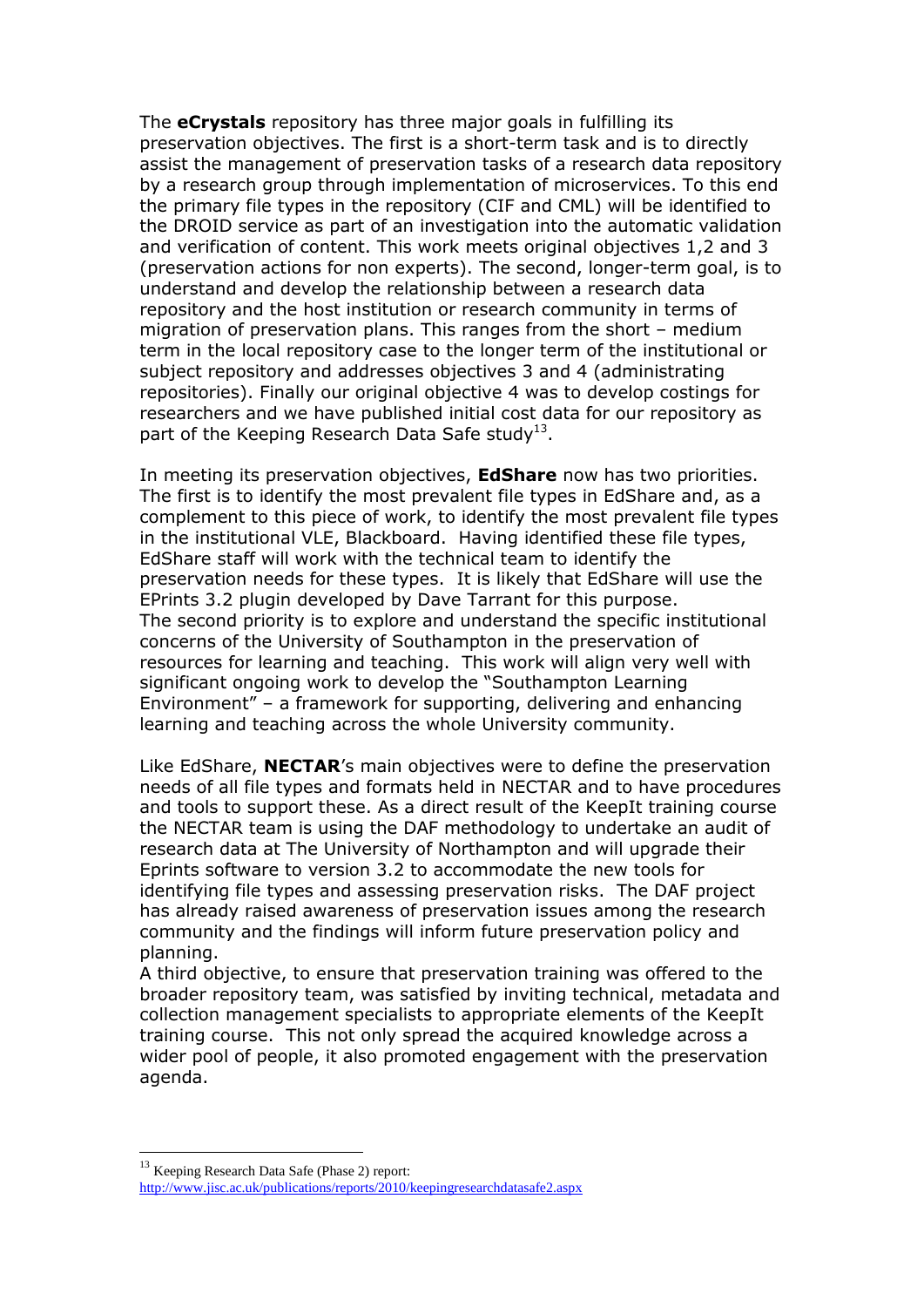**UAL Research online** has a different challenge, with most of its content comprising audio, video and other non text objects. UAL are using the DRAMBORA self-assessment tool to identify the activities and assets of the repository and to identify, assess and calculate the associated risks. DRAMBORA is appropriate for UAL because it is a self-assessment exercise which can be applied to repositories in infancy, it is appropriate in scale, and it is designed for repositories rather than all the digital assets of an organisation. The outcomes of the DRAMBORA project will enable repository staff to define appropriate risk management measures for the repository.

# **Steps to preservation readiness**

A key aim of both the KeepIt project and its training course was to demystify repository preservation and render it manageable to those responsible for repositories. A priority was to enable repository managers, now informed about preservation and armed with appropriate tools, to take practical steps toward preserving repository content.

To this end, the following actions are recommended. The order of the steps is not fixed and there will be some overlap.

- 1. **Know the institutional context**. A preservation plan must meet the needs of the institution and its stakeholders. Find out what potential repository content is being produced and by whom. Consider how it is developed, managed and stored (the DAF tool uses this process for research data management, but the principles may be applied to all forms of repository content). Understand your stakeholders' current ability to support preservation.
- 2. Develop **preservation policy** appropriate to your institution's and users' needs. Consider the content of your repository: does it *all* need preserving, and for how long? A clear policy will determine the scope of preservation activity and support the repository manager in future decision-making.
- 3. Make a **business case** for preservation– gain the support of your senior managers and demonstrate that preservation can be achieved at realistic cost. The LIFE3 model may be helpful.
- 4. Identify an appropriate preservation **metadata** schema to describe your institution's types of output. This should be built into the repository software and will form part of the standard workflow.
- 5. Identify **tools** to support preservation planning and decision-making. Use of an appropriate tool will not only provide evidence for future preservation action but in some cases may also facilitate the action itself. So, for example, the Eprints preservation plugins enable file formats to be identified, characterised and risk-assessed and the Plato tool creates an appropriate preservation plan based on your defined requirements, an evaluation of potential strategies for migration and an analysis of the results of these strategies.